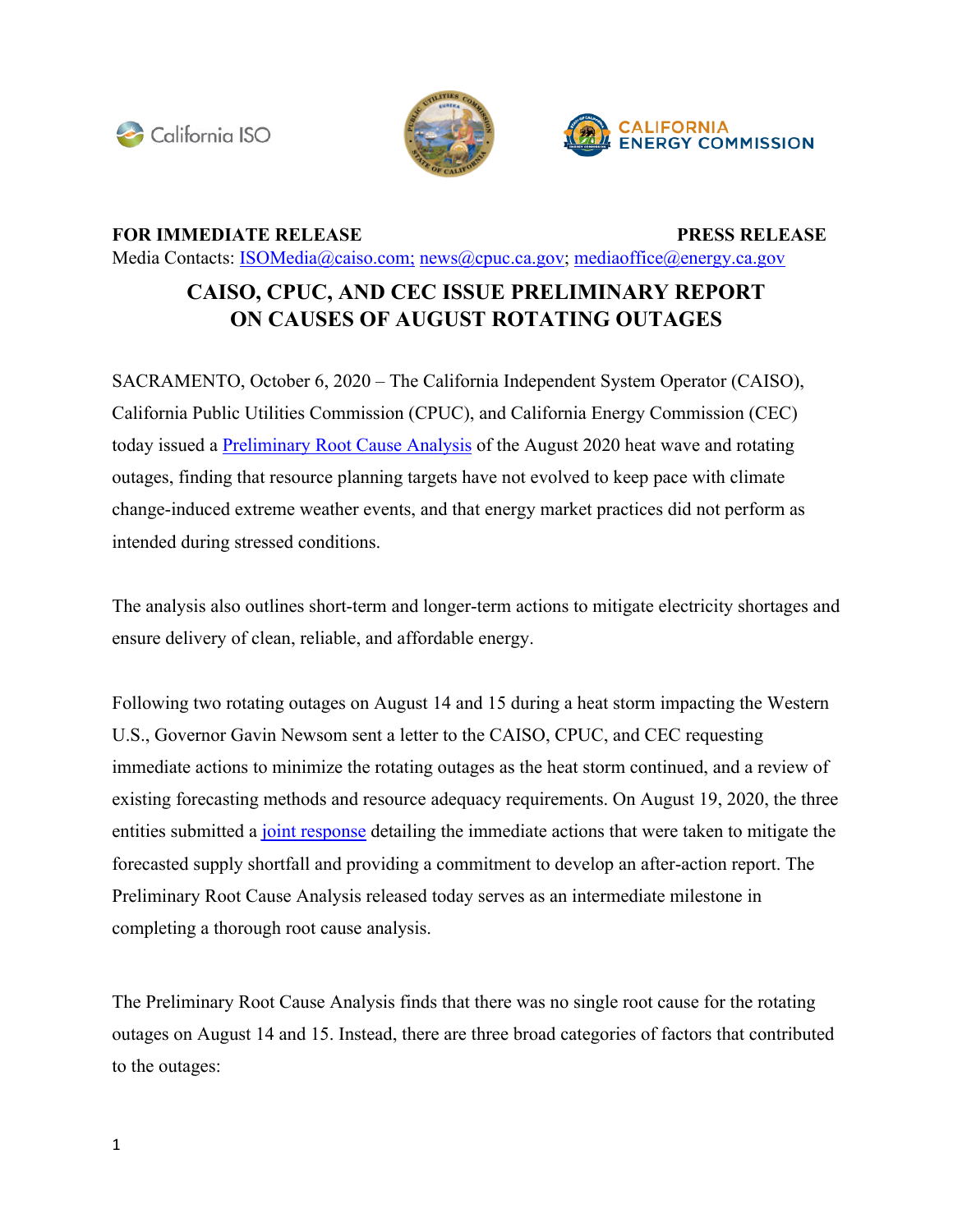- 1. The climate change-induced extreme heat storm across the western U.S. resulted in the demand for electricity exceeding the existing electricity resource planning targets. The existing resource planning processes are not designed to fully address an extreme heat storm like the one experienced in mid-August.
- 2. In transitioning to a reliable, clean and affordable resource mix, resource planning targets have not kept pace to lead to sufficient resources that can be relied upon to meet demand in the early evening hours. This makes balancing demand and supply more challenging. These challenges were amplified by the extreme heat storm.
- 3. Some practices in the day-ahead energy market exacerbated the supply challenges under highly stressed conditions.

"This preliminary root cause analysis is an important step in helping us learn from the events of August 14 and 15," said Elliot Mainzer, the new President and CEO of the California Independent System Operator (CAISO). "We are committed to working with the Governor's office, state agencies, and the broad set of stakeholders in California and across the Western US to accelerate our efforts to reliably decarbonize the electricity grid."

"The extreme heat storm in August was an extraordinary one-in-35-year event that, with climate change, is unfortunately becoming more common," said CPUC President Marybel Batjer. "We will absolutely adjust our planning, procurement, and market policies to meet these changing circumstances and ensure our energy future is clean, reliable, and affordable for all Californians."

"This preliminary report is an important milestone to guide our next steps as we strengthen California's electric grid," said Energy Commission Chair David Hochschild. "The CEC is committed to continuing to work closely with our sister agencies to build a more resilient and reliable grid and keep pace with rapidly accelerating climate impacts our state is experiencing while also ensuring clean and affordable energy for all Californians."

The Preliminary Root Cause Analysis report identifies immediate measures to ensure reliable supplies for 2021 and beyond, including:

1. Update the resource and reliability planning targets to better account for: